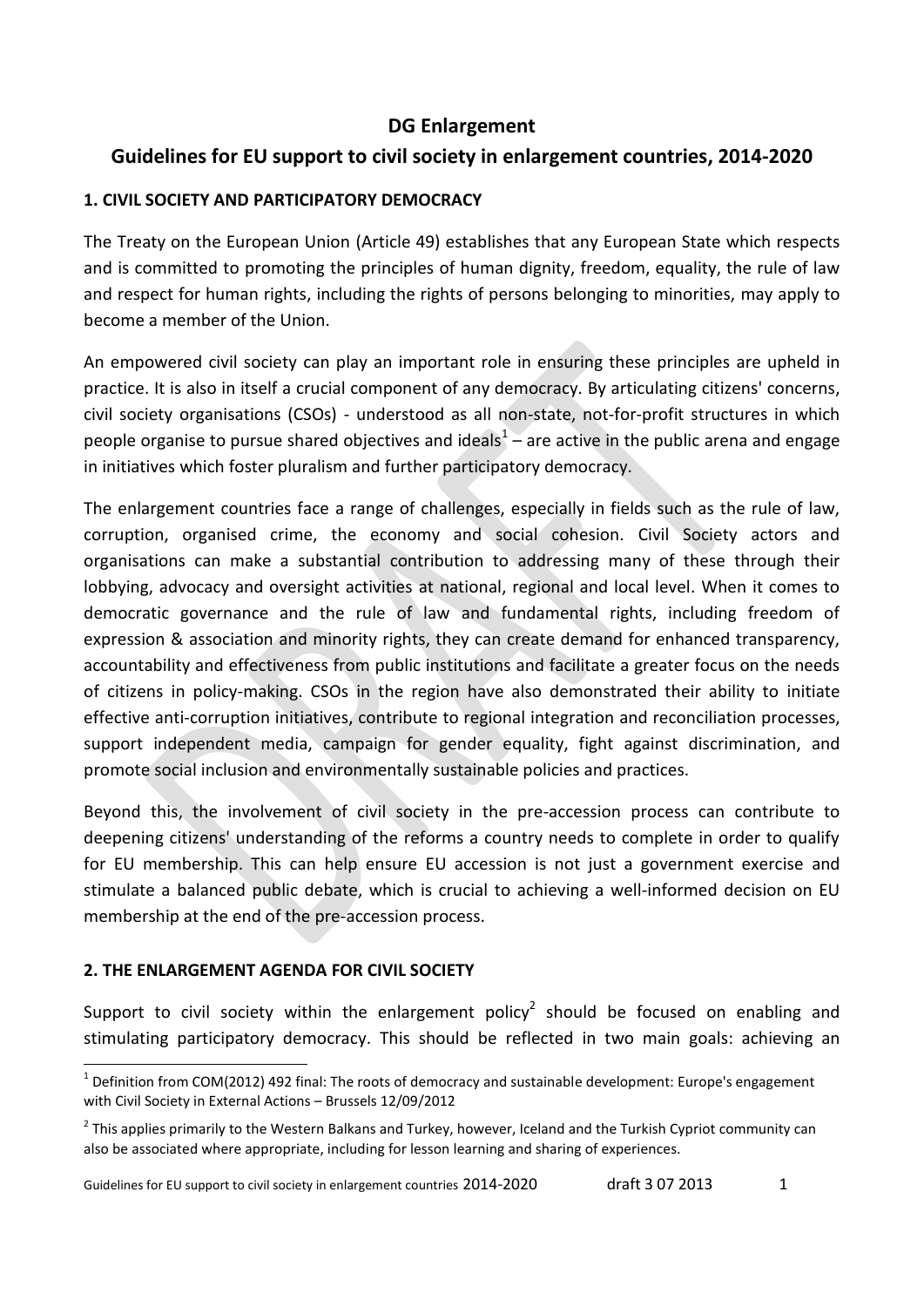environment that is conducive to civil society activities and building the capacity of CSOs to be effective and accountable independent actors.

### **2.1 Conducive Environment**

A country wishing to join the EU needs to have an appropriate **legal, judicial and administrative environment** for exercising the freedoms of expression, assembly and association. This includes rights for CSOs such as formalised, transparent and non-discriminatory registration procedures, free and independent operation and cooperation between citizens and the absence of disproportionate or unwarranted state interference.

An **enabling financial environment** is required to make it possible to transpose these rights into practice. In the majority of EU member states, legislation provides benefits to CSOs pursuing activities considered to be in the public interest; this can be achieved through favourable tax rules for private donations, membership fees and philanthropy. Others provide direct, public funding.

Beyond that, CS participation is a key factor in ensuring good quality comprehensive legislation and in developing sustainable policies that reflect people's needs and are accepted by those most concerned by them. This also applies to the reforms a country needs to implement to qualify for EU membership. Having adequate **structures and mechanisms for CS cooperation with public institutions** as well as free, clear and accessible flows of information on matters of public interest through structured durable mechanisms are of critical importance.

## **2.2 CSO Capacity**

**.** 

CSOs take many forms and operate with different degrees of formality. The Commission will engage with CSOs that are committed to strengthening their own capacity to fulfil their objectives. First and foremost, this requires many CSOs to improve their **autonomy, representativeness and accountability** by strengthening their membership base, by higher internal governance standards, including democratic structures, monitoring and evaluation, financial management, transparency<sup>3</sup>, geographic outreach and cooperation. Moreover, CSOs can increase their **effectiveness** by increasing their capacity for analysis, monitoring and advocacy as well as networking, partnership, coalition-building and active involvement in the policy and law making processes. Finally, financial sustainability requires membership development and improved capacity for diversified fundraising targeting public as well as private sources of income.

 $3$  For instance working towards adherence to the standards of the International Aid Transparency Initiative (IATI) to which the European Commission is a signatory.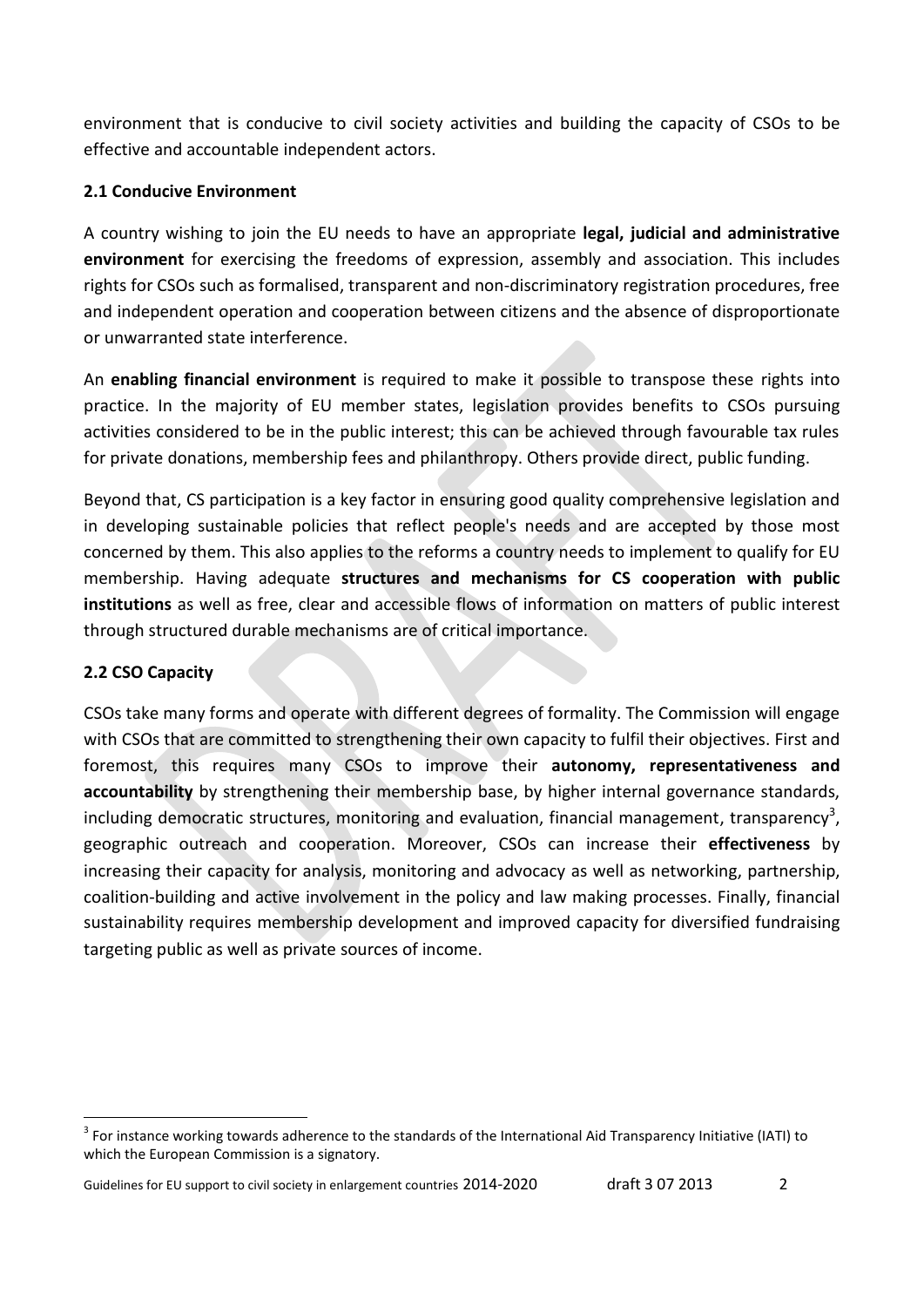#### **3. EU SUPPORT**

**.** 

The Commission will offer a combination of political and financial support to meet these priorities, employing a more strategic, effective and results-focused approach to deliver maximum impact with the limited human and financial resources available.

In its **political support** the Commission will encourage enlargement countries to make legislation more conducive for civil society.<sup>4</sup> It will also promote the involvement of civil society in the preaccession process, including in the formulation, implementation and monitoring of sector strategies for EU financial assistance which will be strengthened under IPA II.<sup>5</sup>

The Commission's **financial assistance will** use an appropriate mix of funding instruments<sup>6</sup> to respond to different types of CSOs, needs and country contexts in a flexible, transparent, costeffective and results focused manner which also considers the administration burden for the Commission. This will include: aiming for longer term contracts, recognising that capacity building and advocacy work requires time and resources; moving away from project based support to a more flexible approach that fosters partnership and coalition building; and doing more to reach out to grass-root organisations, in particular through re-granting and flexible support mechanisms to respond to their immediate needs. Social partners play an important role in promoting the right to association and should therefore also be supported to improve their action. The perspective of social partners and professional and business associations also needs to be reflected in the Commission's work, and partnerships between these organisations, particularly from disadvantages regions, and their counterparts in the EU should be strengthened. Civil Society will also be supported under sector programmes<sup>7</sup> through measures that enhance their role and capacities to participate actively in formulation and implementation of sector strategies for EU financial assistance.

The Commission recognises that a genuine culture of active citizenship cannot be created with financial assistance from the outside alone. External donors may over influence civil society activities. Organisations that are excessively dependent on international or domestic public funding can in some instances hardly be considered genuine civil society and risk de-legitimising their activities in the eyes of the public.

 $4$  Whether this should be systematically reflected in the annual progress reports will be decided at a later stage.

<sup>&</sup>lt;sup>5</sup> The implementation of sectoral strategies for EU financial assistance aims to broaden national ownership over public sector policy and resource allocations, thereby increasing coherence between policy, spending and results. Sector strategies will be developed by the national governments and, in agreed sectors, implemented with EU co-financing..

<sup>&</sup>lt;sup>6</sup> The Commission may consider all funding instruments and approaches provided for in the Financial Regulation. These include projects, programme funding, direct awards, pooled funding, follow-up grants, simplified calls and re-granting.

 $<sup>7</sup>$  For example, there will be some measures under IPARD (IPA II) which will address the needs of local action groups</sup> (LEADER measure and producers organisations measure).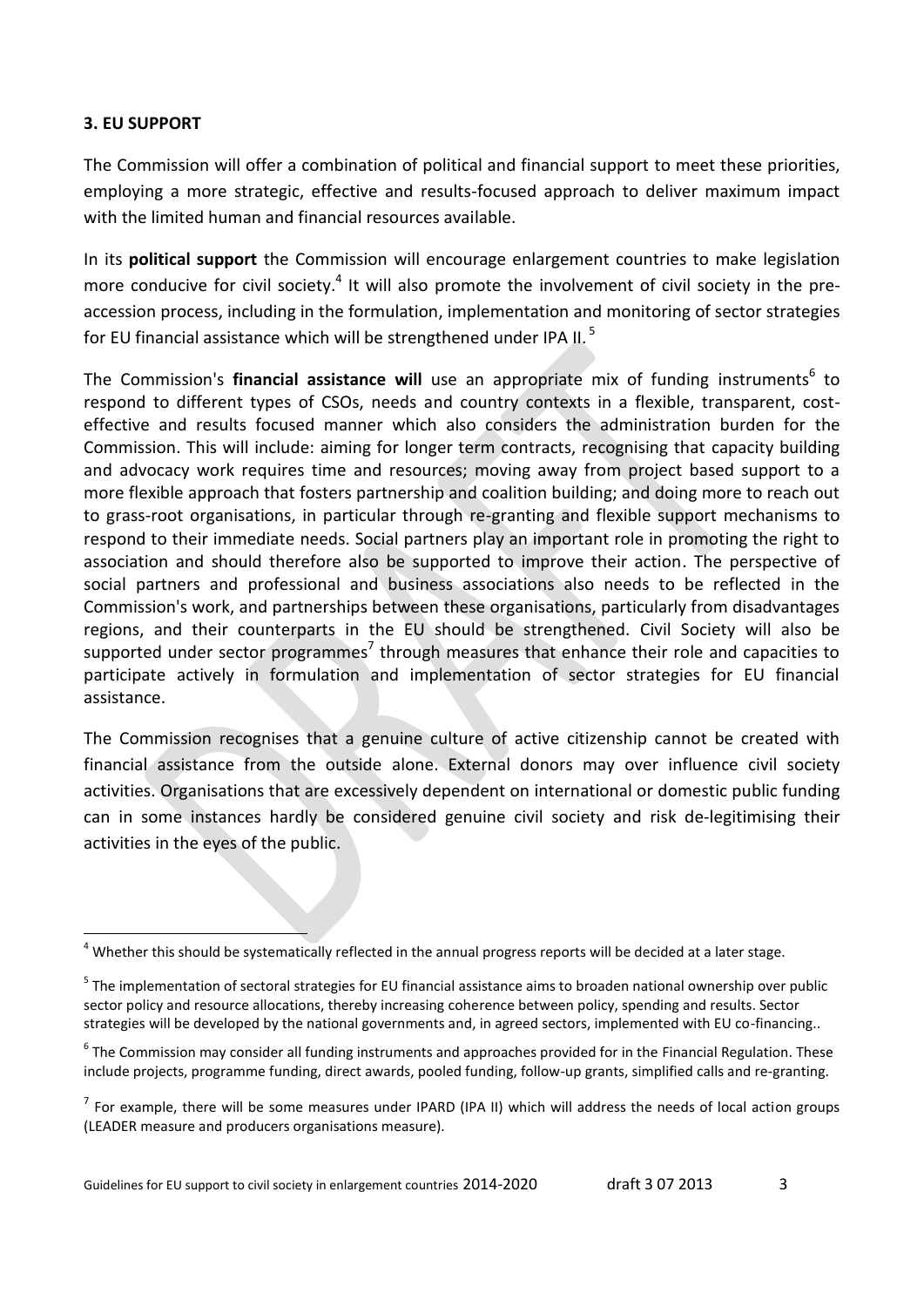It must also be understood that accession-related EU funding is limited in volume and time. Although having been a major donor to Civil Society, the EU cannot and should not aim to fill the funding gap left as other donors exit from the region. As the enlargement countries move towards accession, the Commission will support CSOs to become less dependent on international donor funding, including funding from the EU, as set out in Section 2.

#### **4. MEASURING RESULTS AND IMPACT**

The Commission will develop a set of objectives, results and indicators for EU support to civil society which will allow for the measurement of progress at country level as well across the enlargement region, including also from a gender perspective The monitoring and evaluation system will include a yearly regional meeting with the involvement of CSOs to analyse the state of play and advancement towards targets. As this may serve as input into the annual progress reports, the political desks will be associated.

\_\_\_\_\_\_\_\_\_\_\_\_\_\_\_\_\_\_\_\_\_\_\_\_\_\_\_

Annex A: Monitoring and Evaluation and Proposed Results Framework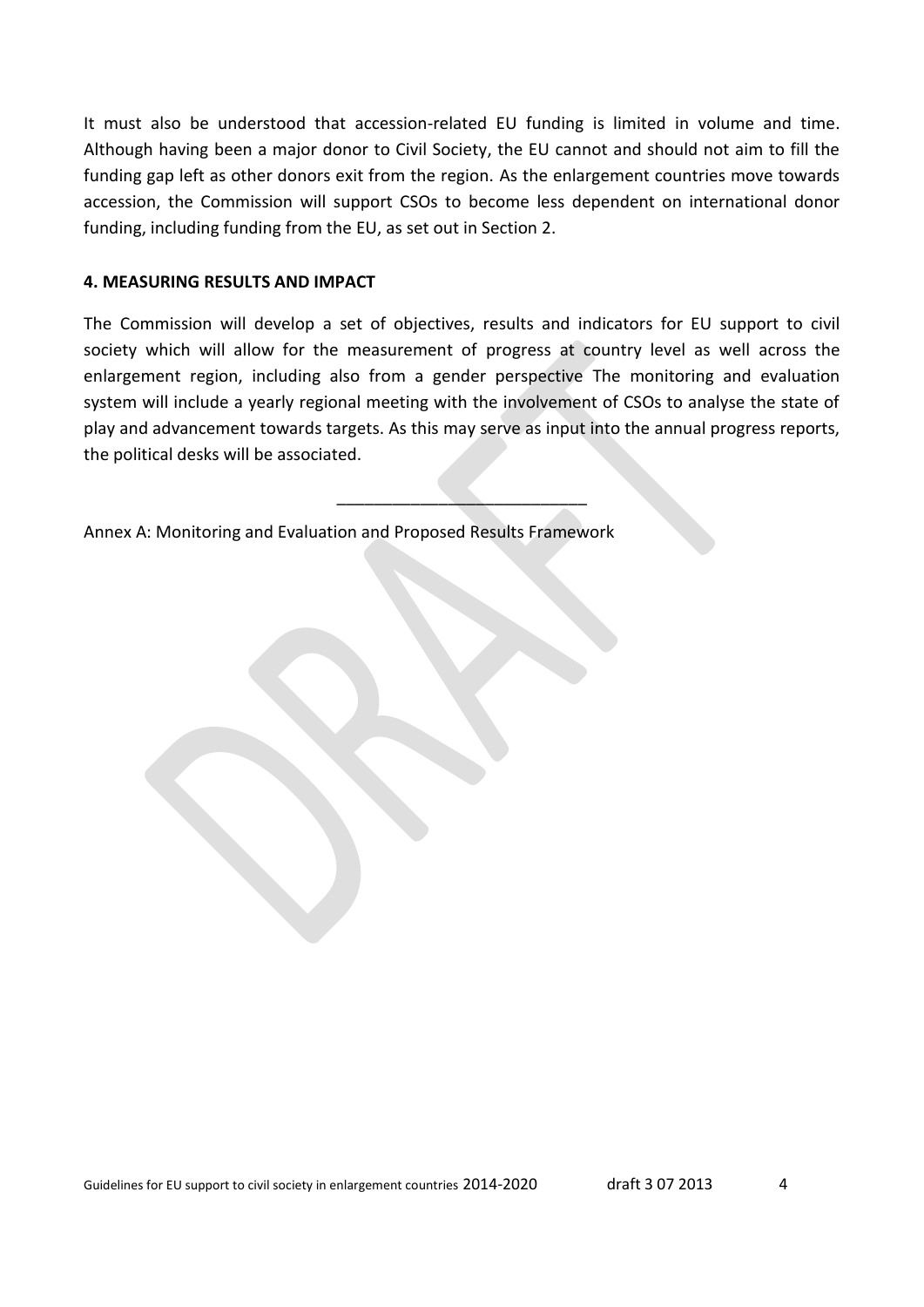#### **ANNEX A: MONITORING AND EVALUATION AND PROPOSED RESULTS FRAMEWORK**

The implementation of support to civil society should include monitoring and evaluation systems at different levels:

- CSOs will be involved for the yearly monitoring of indicators and results with the support of TACSO, the EU funded technical assistance programme for CSOs in the enlargement region. Yearly national and regional meetings will analyse the development of the CSOs in all countries and the advancement towards the targets.
- Coordinated systems for monitoring of grants will be developed by each contracting authority (ELARG Headquarters, Delegations, National Authorities). TACSO could assist these efforts with guidance and capacity building.
- A mid-term evaluation of the Enlargement support to CSOs in the enlargement countries should be carried out mid-way through the period (2017) to assess progress towards objectives and results as well as the continued viability of the strategy.
- A final evaluation should be commissioned at the end of the period (2020) to provide the necessary inputs for further support after the end of the current financial framework.

The proposed results framework has been developed in line with the principles and objectives set out in the guidelines for EU support to civil society 2014-2020. It has been conceived as a framework for the enlargement region as a whole and will provide the basis for a tailor-made approach at national level in accordance with the country context. Indicators were defined in consultation with CSOs and other stakeholders at a brainstorming event in April 2013. The same are being re-fined further considering them under the operational / easy-to-estimate point of view.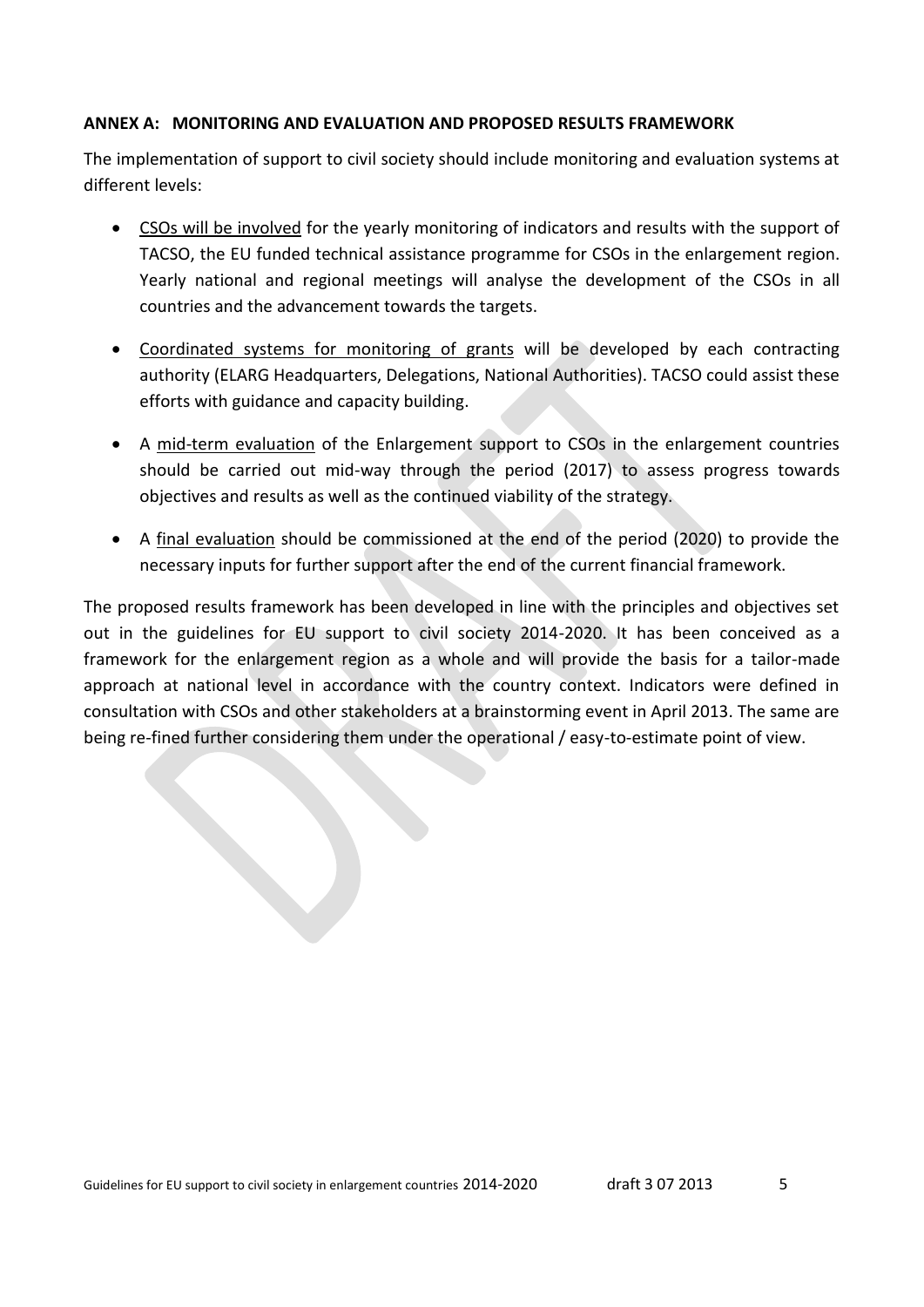| <b>Objective</b>                                                                             | <b>Result</b>                                                                                                                                                                                                 | Indicator                                                                                                                                                          | MoV/Comment                                                                                                   |
|----------------------------------------------------------------------------------------------|---------------------------------------------------------------------------------------------------------------------------------------------------------------------------------------------------------------|--------------------------------------------------------------------------------------------------------------------------------------------------------------------|---------------------------------------------------------------------------------------------------------------|
|                                                                                              |                                                                                                                                                                                                               | <b>Conducive environment</b>                                                                                                                                       |                                                                                                               |
| 1. An enabling legal<br>and policy                                                           | 1.1 All individuals and<br>legal entities can express                                                                                                                                                         | 1.1.a. Number of cases of infringement<br>of basic constitutional rights of                                                                                        | 1.1.a. (to be defined)                                                                                        |
| environment, for the<br>exercise of the rights<br>of freedom,<br>expression,<br>assembly and | themselves freely,<br>assemble peacefully and<br>establish, join and<br>participate in non-formal<br>and/or registered                                                                                        | individuals and legal entities, and of<br>these, the number of cases duly<br>investigated and sanctioned<br>(disaggregated to show human rights<br>defender cases) | 1.1.b. CSO survey and<br>CSO monitoring<br>reports                                                            |
| association,                                                                                 | organisations                                                                                                                                                                                                 | 1.1.b. Number of reported unwarranted<br>interventions in internal organisational<br>affairs and activities of CSOs                                                | 1.1.c. Assessment<br>through DG<br>Enlargement's annual<br>Progress Report                                    |
|                                                                                              |                                                                                                                                                                                                               | 1.1.c. Progress with implementation of<br>relevant legislation                                                                                                     | 1.1.d. Through<br>independent                                                                                 |
|                                                                                              |                                                                                                                                                                                                               | 1.1.d. Assessment of existing legislation<br>and policy framework                                                                                                  | assessment                                                                                                    |
|                                                                                              | 1.2. The policies and legal<br>environment stimulate<br>and facilitate volunteering<br>and employment in CSOs;                                                                                                | 1.2.a. Number of employees in CSO<br>(permanent and part-time)<br>1.2.b. Number of volunteers in CSOs per<br>type of CSO / sector                                  | 1.2.a., 1.2.b., 1.2.c.<br>national registry and /<br>or survey                                                |
|                                                                                              |                                                                                                                                                                                                               | 1.2.c. Number and quality of databases<br>of volunteers, CSOs and volunteer<br>projects offered to citizens                                                        |                                                                                                               |
|                                                                                              |                                                                                                                                                                                                               | 1.2.d. Quality of legislative framework                                                                                                                            | 1.2.d. Through<br>independent<br>assessment                                                                   |
|                                                                                              | 1.3. National and/or local<br>authorities have enabling<br>policies and rules for<br>grass-roots organisations*.<br>*A grass-roots                                                                            | 1.3.a. Quality of the enabling<br>environment for grass-roots<br>organisations                                                                                     | 1.3.a Through<br>independent<br>assessment<br>Definition of grass-<br>roots organisations<br>used by DG DEVCO |
|                                                                                              | organisation is a self-<br>organised group of<br>individuals pursuing<br>common interests through<br>a volunteer-based, non-<br>profit organisation.<br>Grassroots organisations<br>usually have a low degree |                                                                                                                                                                    |                                                                                                               |
|                                                                                              | of formality but a broader<br>purpose than issue-based                                                                                                                                                        |                                                                                                                                                                    |                                                                                                               |

Guidelines for EU support to civil society in enlargement countries 2014-2020 draft 3 07 2013 6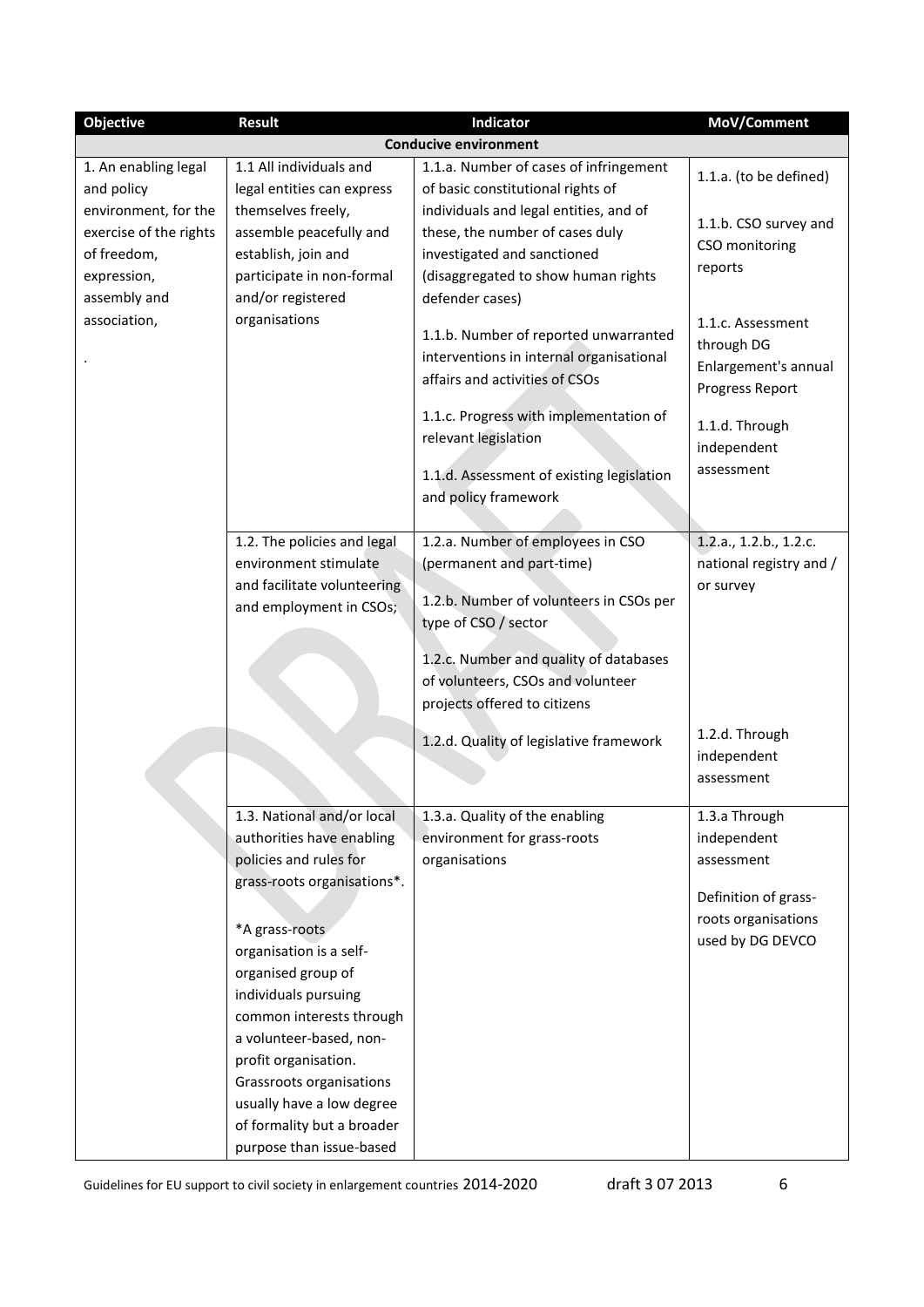|                                                                                                         | self-help groups,<br>community-based<br>organisations or<br>neighbourhood-<br>associations.                                              |                                                                                                                                                                                                                                                                          |                                                                                     |
|---------------------------------------------------------------------------------------------------------|------------------------------------------------------------------------------------------------------------------------------------------|--------------------------------------------------------------------------------------------------------------------------------------------------------------------------------------------------------------------------------------------------------------------------|-------------------------------------------------------------------------------------|
|                                                                                                         |                                                                                                                                          |                                                                                                                                                                                                                                                                          |                                                                                     |
| 2. An enabling<br>financial<br>environment which<br>supports<br>sustainability of<br>CSO <sub>s</sub> . | 2.1. Easy-to-meet financial<br>rules for CSO, which are<br>proportionate to their<br>turn-over and non-<br>commercial activities;        | 2.1.a. CSOs' perception of the ease and<br>effectiveness of financial rules and<br>reporting requirements (disaggregated<br>by type / size of CSO)<br>2.1.b. Assessment of the financial rules                                                                           | 2.1.a. Through survey<br>2.1.b. Through<br>independent<br>assessment                |
|                                                                                                         | 2.2. Donations are<br>stimulated with adequate<br>legislation and regulations                                                            | 2.2.a. Number and monetary value of<br>financial and in-kind donations to CSOs<br>from individual and corporate donors<br>2.2.b. Number and monetary value of<br>Corporate Social Responsibility/<br>philanthropy initiatives channelled<br>through CSOs.                | 2.2.a., 2.2.b. TBD                                                                  |
|                                                                                                         | 2.3. Financial (e.g. tax or<br>in-kind) benefits are<br>available                                                                        | 2.3.a. Percentage of CSOs benefiting<br>from tax incentives<br>2.3.b. Quality of legislation                                                                                                                                                                             | 2.3.a. Through<br>national registries<br>2.3.b. Though<br>independent<br>assessment |
|                                                                                                         | 2.4. Government support<br>to CSOs is available and<br>provided in a transparent,<br>accountable, fair and non-<br>discriminatory manner | 2.4.a. CSO's perception of the provision<br>of funds in terms of transparency,<br>fairness and non-discrimination.<br>2.4.b. Number of complaints related to<br>tender procedures<br>2.4.c. Percentage of procedural<br>documents developed in a participatory<br>manner | 2.4.a. Survey<br>2.4.b., 2.4.c. Through<br>national registries                      |

Guidelines for EU support to civil society in enlargement countries 2014-2020 draft 3 07 2013 7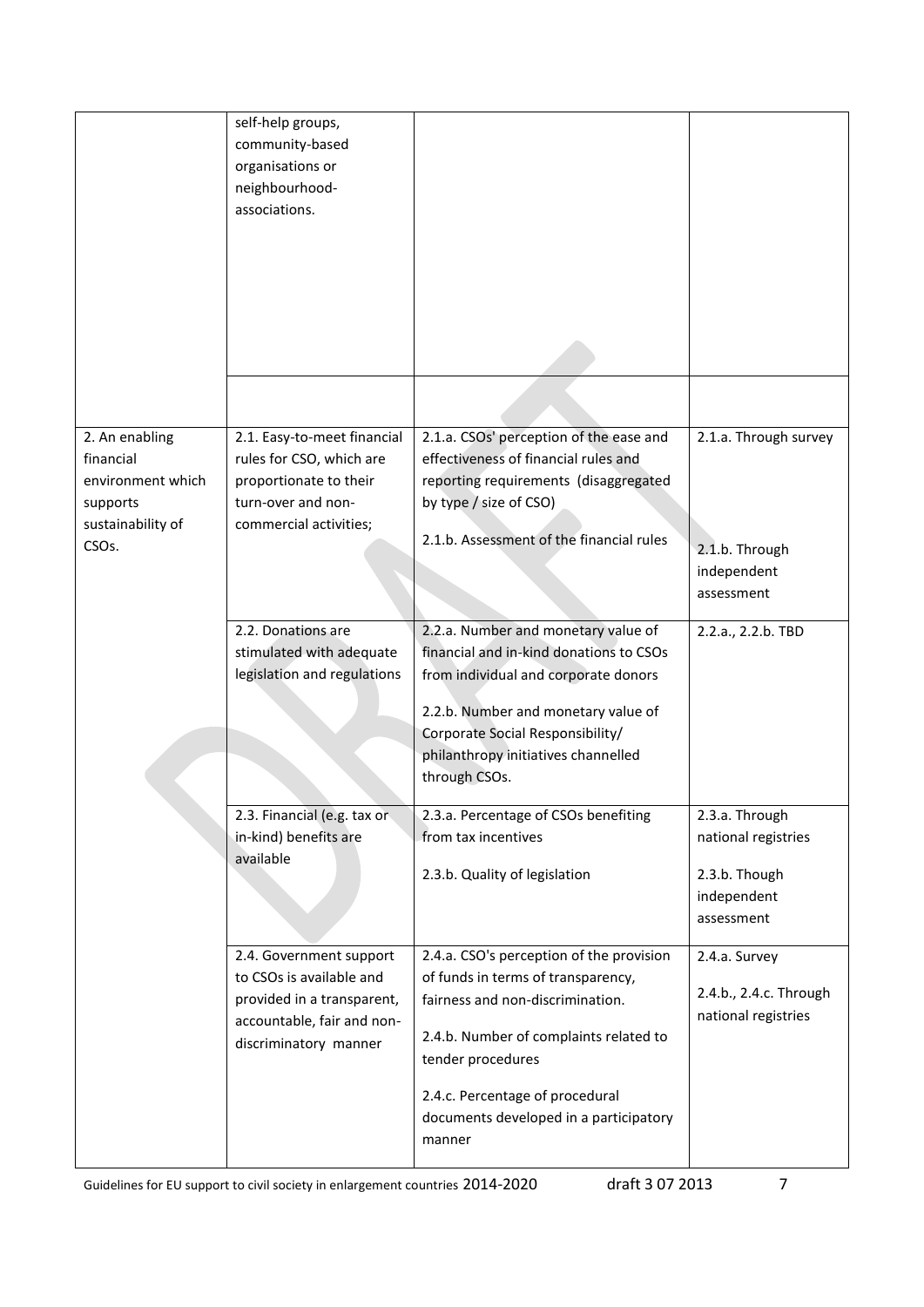|                                                                                                                                                                                                         |                                                                                                                                                            | 2.4.d. Quality of frameworks for state                                                                                                                                                                                                                                                                                                                                                            |                                                                                                                                        |
|---------------------------------------------------------------------------------------------------------------------------------------------------------------------------------------------------------|------------------------------------------------------------------------------------------------------------------------------------------------------------|---------------------------------------------------------------------------------------------------------------------------------------------------------------------------------------------------------------------------------------------------------------------------------------------------------------------------------------------------------------------------------------------------|----------------------------------------------------------------------------------------------------------------------------------------|
|                                                                                                                                                                                                         |                                                                                                                                                            | funding to civil society                                                                                                                                                                                                                                                                                                                                                                          |                                                                                                                                        |
|                                                                                                                                                                                                         |                                                                                                                                                            |                                                                                                                                                                                                                                                                                                                                                                                                   |                                                                                                                                        |
|                                                                                                                                                                                                         |                                                                                                                                                            |                                                                                                                                                                                                                                                                                                                                                                                                   | 2.4.d. Through<br>independent<br>assessment                                                                                            |
| 3. Civil society and<br>public institutions<br>work in partnership<br>through dialogue<br>and cooperation,<br>based on willingness,<br>trust and mutual<br>acknowledgment<br>around common<br>interests | 3.1. Public institutions<br>recognise the importance<br>of CSOs in improving good<br>governance through CSOs'<br>inclusion in decision<br>making processes | 3.1.a. Percentage of laws/bylaws,<br>strategies and policy reforms<br>effectively* consulted with CSOs<br>* in terms of:<br>- adequate access to information<br>- sufficient time to comment<br>- selection and representativeness /<br>diversity of working groups<br>- acknowledgement of input<br>- degree to which input is taken into<br>account<br>- feedback / publication of consultation | 3.1.a. National<br>registry and / or<br>information from<br>national government,<br>CSO monitoring<br>reports and surveys<br>with CSOs |
|                                                                                                                                                                                                         |                                                                                                                                                            | results<br>3.1.b. Government officials' perception<br>of the value of CSOs contribution                                                                                                                                                                                                                                                                                                           | 3.1.b. Based on survey                                                                                                                 |
|                                                                                                                                                                                                         |                                                                                                                                                            | 3.1.c. CSOs' perception of the quality of<br>cooperation with public institutions                                                                                                                                                                                                                                                                                                                 | 3.1.c. Based on survey                                                                                                                 |
|                                                                                                                                                                                                         |                                                                                                                                                            | 3.1.d. Quality of structures and<br>mechanisms in place for dialogue and<br>cooperation between CSOs and public<br>institutions                                                                                                                                                                                                                                                                   | 3.1.d. Through<br>independent<br>assessment                                                                                            |
|                                                                                                                                                                                                         |                                                                                                                                                            |                                                                                                                                                                                                                                                                                                                                                                                                   |                                                                                                                                        |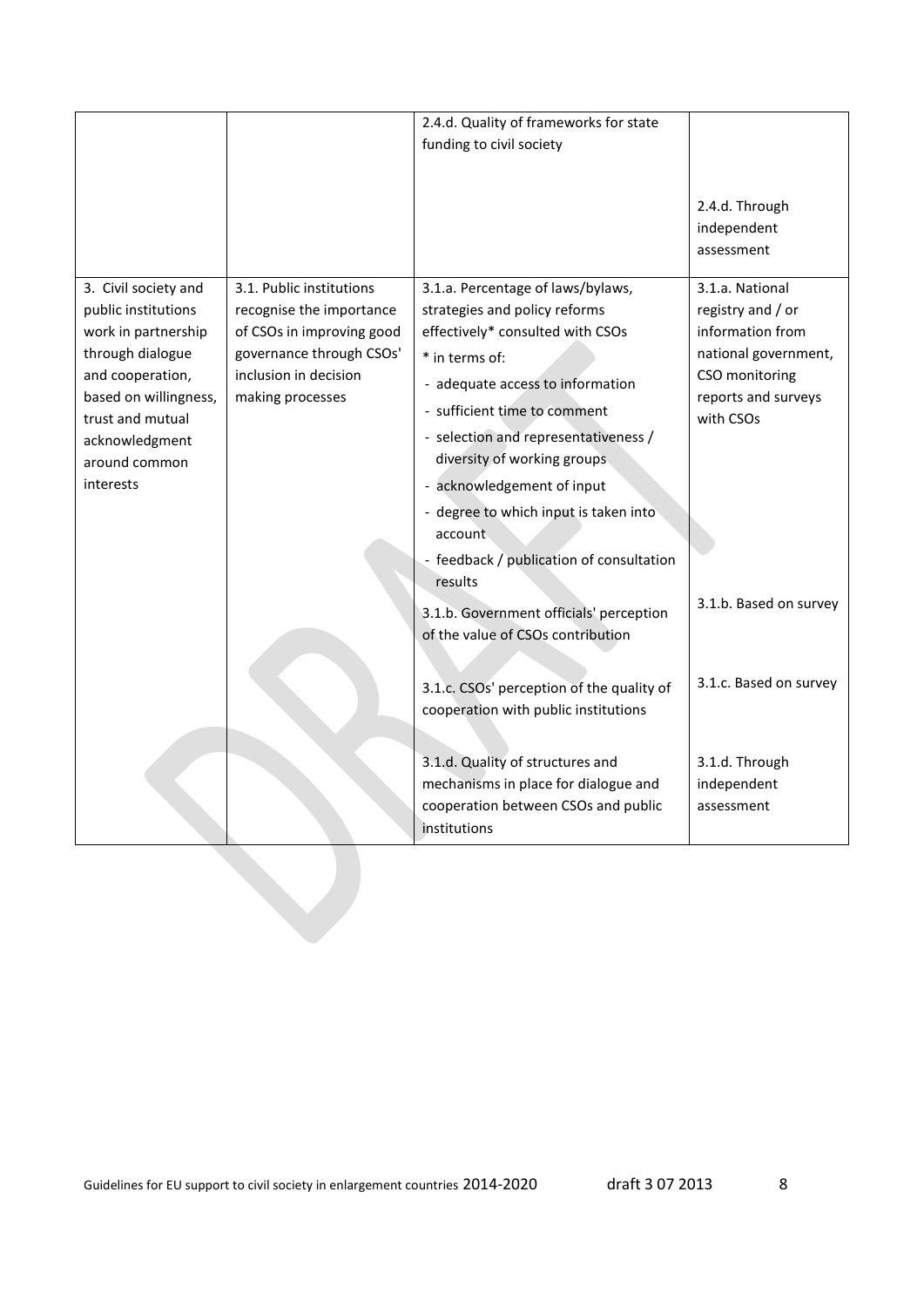| <b>CSO Capacity</b>                                       |                                                                                                                                 |                                                                                                                                   |                                                                                               |
|-----------------------------------------------------------|---------------------------------------------------------------------------------------------------------------------------------|-----------------------------------------------------------------------------------------------------------------------------------|-----------------------------------------------------------------------------------------------|
| 4. Representative,<br>transparent and<br>accountable CSOs | 4.1. CSOs' internal<br>governance structures are<br>transparent and<br>accountable to<br>members/constituents/ben<br>eficiaries | 4.1.a. Percentage of CSOs publishing<br>their governance structure and<br>internal documents (statutes, codes of<br>conduct etc.) | 4.1.a. based on<br>sample or National<br>registries                                           |
|                                                           | 4.2. CSOs are understood<br>and trusted by the public                                                                           | 4.2.a. External perception of civil<br>society's impact on societal problems<br>4.2.b. Public image score                         | 4.2.a. From CIVICUS<br><b>CSI</b><br>4.2.b. USAID                                             |
|                                                           |                                                                                                                                 | 4.2.c. Media coverage of CSO activities<br>(in hours and disaggregated by<br>public/private media outlet)                         | sustainability index<br>4.2.c. based on media<br>survey                                       |
|                                                           |                                                                                                                                 | 4.2.d. Development and level of<br>compliance with quality standards and<br>ethical codes                                         | 4.2.d. Independent<br>assessment and<br>monitoring reports<br>from self-regulatory<br>bodies, |
|                                                           | 4.3. CSOs are transparent<br>about their programme<br>activities and financial<br>management                                    | 4.3.a. Percentage of CSOs making their<br>(audited) financial accounts and<br>annual reports publicly available                   | 4.3. Based on sample<br>or national registries<br>(if available)                              |
|                                                           | 4.4. CSOs monitor and<br>evaluate the results and<br>impact of their work                                                       | 4.4.a. Share of CSOs that monitor and<br>evaluate their projects and<br>programmes using baselines and<br>quality indicators      | 4.4.a. Survey and<br>assessment of sample<br>of CSOs                                          |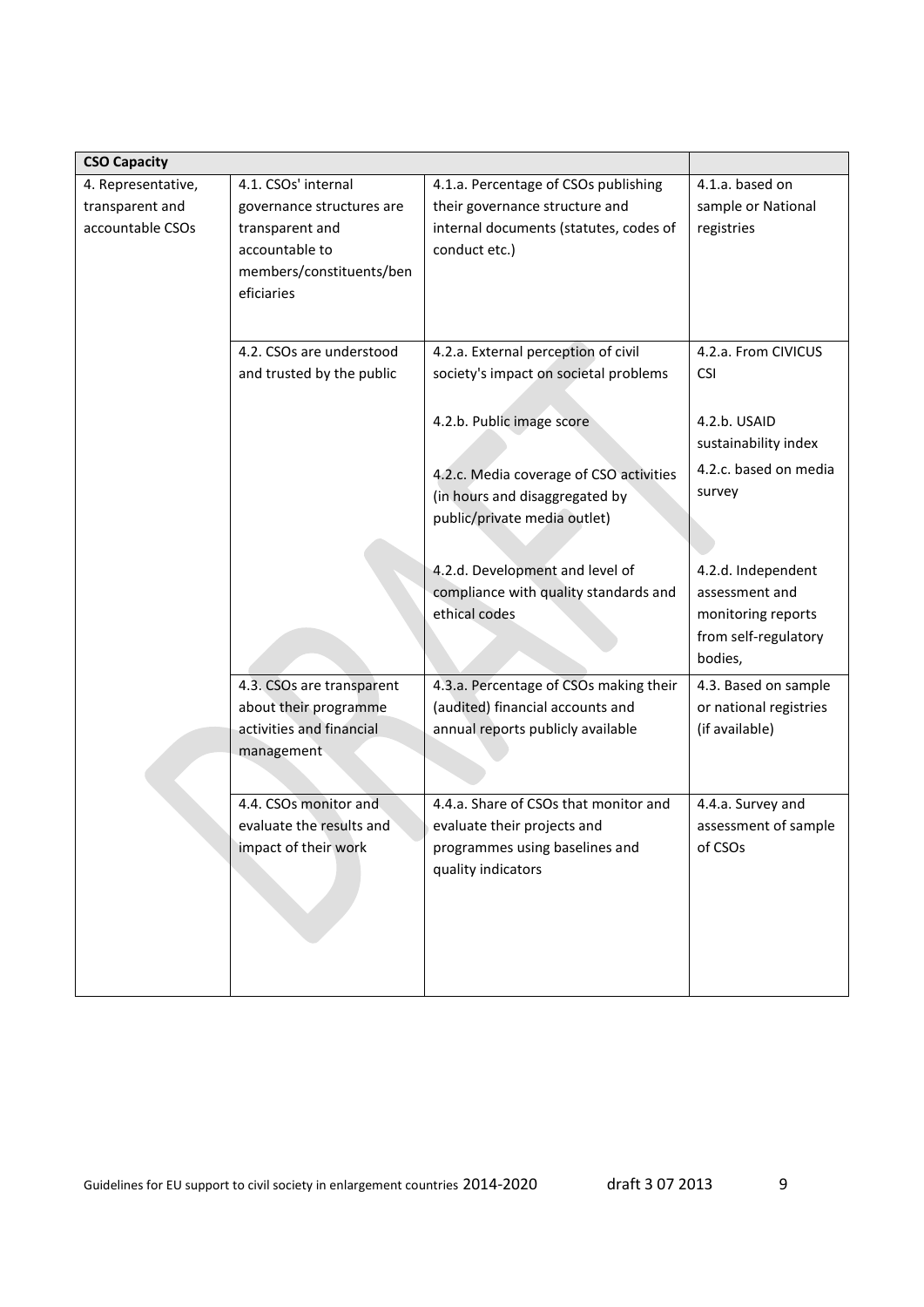|                     | 4.5. CSOs' participation                        | 4.4.a. Percentage of government/CSO      | 4.4.a., 4.4.b. TBD |
|---------------------|-------------------------------------------------|------------------------------------------|--------------------|
|                     | with Government is                              | consultations (working groups) where     |                    |
|                     | representative and with                         | the selection of representatives has     |                    |
|                     | mechanisms in place to                          | been done in an open and transparent     |                    |
|                     | engage/inform constituents<br>and beneficiaries | way.                                     |                    |
|                     |                                                 | 4.4.b. Percentage of consultation        |                    |
|                     |                                                 | results that are made publicly available |                    |
| 5. Effective CSOs   | 5.1. CSO activities are                         | 5.1.a. Share of CSOs which have          | 5.1.a. and 5.1.b.  |
|                     | guided by strategic long-                       | developed strategic plans including for  | Based on           |
|                     | term organisational                             | human resources development in           | survey/sample      |
|                     | planning                                        | order to attract and retain talent       |                    |
|                     |                                                 | 5.1.b. Share of CSOs that monitor and    |                    |
|                     |                                                 | evaluate the implementation of their     |                    |
|                     |                                                 | strategies and make this information     |                    |
|                     |                                                 | publicly available/accessible            |                    |
|                     | 5.2. CSOs use research and                      | 5.2.a. Percentage of CSOs using          | 5.2.a. Based on    |
|                     | other forms of evidence to                      | research and other forms of evidence     | survey/sample      |
|                     | underpin their activities                       | to inform their work                     |                    |
|                     |                                                 |                                          |                    |
|                     |                                                 |                                          |                    |
|                     |                                                 |                                          |                    |
|                     |                                                 |                                          |                    |
|                     |                                                 |                                          |                    |
|                     | 5.3. CSOs regularly network                     | 5.3.a. Share of CSOs taking part in      | 5.3.a. Survey and  |
|                     | within and outside country                      | local, national, regional and            | research           |
|                     | borders and make use of                         | international networks                   |                    |
|                     | coalition-building for                          |                                          |                    |
|                     | increased impact in                             |                                          |                    |
|                     | campaigning and advocacy                        |                                          |                    |
|                     |                                                 |                                          |                    |
|                     |                                                 |                                          |                    |
| 6. Sustainable CSOs | 6.1. Fund-raising activities                    | 6.1.a. Percentage of CSOs that confirm   | 6.1.a. Based on    |
|                     | are rooted in CSOs' long-                       | that they are able to fundraise          | survey/sample      |
|                     | term strategic plans and the                    | according to their strategic plans       |                    |
|                     | core mission of the                             |                                          |                    |
|                     | organisation                                    |                                          |                    |
|                     |                                                 |                                          |                    |
|                     |                                                 |                                          |                    |